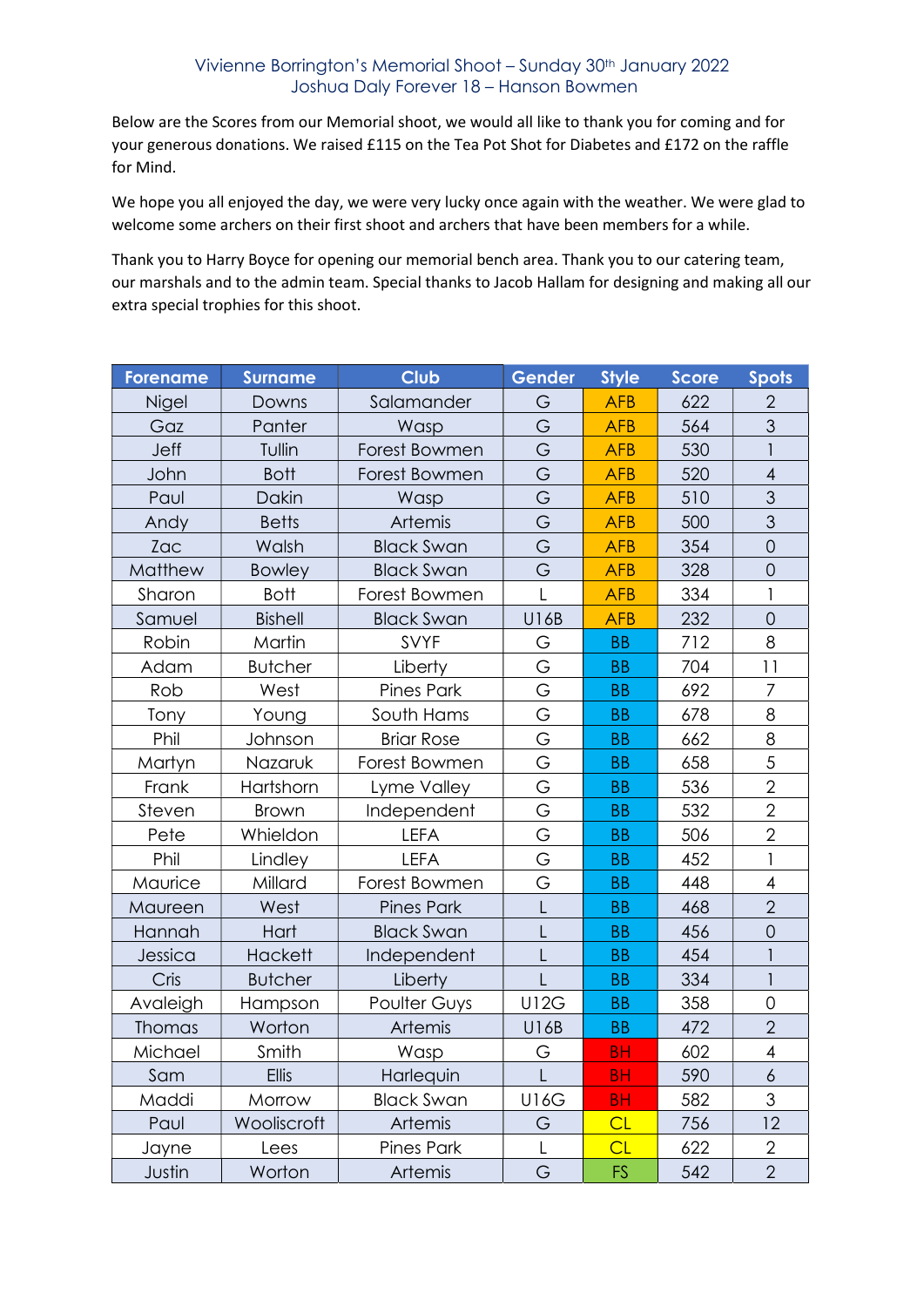## Vivienne Borrington's Memorial Shoot – Sunday 30th January 2022 Joshua Daly Forever 18 – Hanson Bowmen

| Volker       | Fauvel         | <b>Toft Hill Archers</b> | G            | HT        | Retired | Retired                  |
|--------------|----------------|--------------------------|--------------|-----------|---------|--------------------------|
| Chris        | Moon           | Robin Hood               | G            | HT        | 598     | 7                        |
| Chad         | Parker         | Paget de vesey           | G            | HT        | 572     | 3                        |
| Steve        | Hipgrave       | South Hams               | G            | HT        | 568     | $\overline{4}$           |
| Martin       | Hampson        | Poulter Guys             | G            | HT        | 562     | $\mathfrak{S}$           |
| Will         | Lees           | <b>Pines Park</b>        | G            | HT        | 510     | 3                        |
| Nigel        | <b>Bratton</b> | <b>Toft Hill Archers</b> | G            | HT        | 502     | $\overline{\mathcal{A}}$ |
| Dennis       | Lownds         | <b>Audley Parish</b>     | G            | HT        | 498     | 3                        |
| Lewis        | Chuck          | Duvelle                  | G            | HT        | 490     | $\mathsf{O}\xspace$      |
| George       | Hampson        | Poulter Guys             | G            | HT        | 486     | $\overline{4}$           |
| Richard      | Clarke         | Forest Bowmen            | G            | HT        | 484     |                          |
| Garry        | Tompson        | Albion                   | G            | HT        | 480     | $\overline{2}$           |
| <b>Brian</b> | Nash           | Wasp                     | G            | HT        | 460     | 3                        |
| Glen         | Hampson        | Poulter Guys             | G            | HT        | 452     | 3                        |
| Harry        | <b>Thorpe</b>  | Owlshead                 | G            | HT        | 438     | $\mathbf{1}$             |
| Roger        | Dodman         | Albion                   | G            | HT        | 436     | $\mathbf 0$              |
| Frank        | Fielden        | Liberty                  | G            | HT        | 410     | $\mathbf{1}$             |
| Joe          | Bennan         | Wasp                     | G            | HT        | 380     | $\overline{O}$           |
| Linda        | Crossley       | Forest Bowmen            | L            | HT        | 454     | $\mathbf 0$              |
| Carole       | Dodman         | Albion                   | L            | HT        | 388     |                          |
| Anne         | Moon           | Robin Hood               | Ĺ            | HT        | 372     | $\overline{2}$           |
| Andrea       | Hopkin         | Forest Bowmen            | L            | HT        | 360     | $\mathbf 0$              |
| Chrissie     | <b>Bratton</b> | <b>Toft Hill Archers</b> | L            | HT        | 328     | $\mathbf 0$              |
| Karen        | <b>Hibbs</b>   | <b>Black Swan</b>        | L            | HT        | 188     | $\mathbf 0$              |
| Lisa         | Walsh          | <b>Black Swan</b>        | $\mathsf{L}$ | HT        | 146     | $\mathbf 0$              |
| Ken          | Adams          | Duvelle                  | G            | <b>LB</b> | 590     | $\overline{\mathcal{A}}$ |
| John         | Pendleton      | Duvelle                  | G            | <b>LB</b> | 576     | 3                        |
| Mike         | Strong         | <b>LEFA</b>              | G            | <b>LB</b> | 560     | $\,8\,$                  |
| Cliff        | Davis          | <b>KNFA</b>              | G            | <b>LB</b> | 542     | 3                        |
| Richard      | Waters         | Independent              | G            | <b>LB</b> | 526     | 3                        |
| Richard      | Beal           | <b>Cheshire Oaks</b>     | G            | <b>LB</b> | 496     | 3                        |
| David        | Wood           | Robin Hood               | G            | <b>LB</b> | 496     | $\overline{2}$           |
| Colin        | Hanson-New     | Harlequin                | G            | <b>LB</b> | 436     |                          |
| Graham       | <b>Baker</b>   | Robin Hood               | G            | <b>LB</b> | 410     | $\mathbf 0$              |
| John         | Richardson     | Duvelle                  | G            | <b>LB</b> | 348     |                          |
| Stewart      | Atkinson       | Dearne Valley            | G            | <b>LB</b> | 326     |                          |
| Kay Leona    | Hodgkinson     | Artemis                  |              | <b>LB</b> | 492     | $\overline{2}$           |
| Jan          | <b>Booth</b>   | Independent              | L            | <b>LB</b> | 432     | 1                        |
| Sue          | Fenyn          | Albion                   | L            | <b>LB</b> | 408     | $\overline{4}$           |
| Wendy        | Young          | D W Longbow              | L            | LB        | 242     | $\overline{0}$           |
| Lynn         | <b>Bishell</b> | <b>Black Swan</b>        | L            | <b>LB</b> | 192     | $\mathbf 0$              |
| Pat          | Morrow         | <b>Black Swan</b>        | G            | PV        | 532     | 6                        |
| Graham       | Woodhouse      | <b>Black Swan</b>        | G            | PV        | 510     |                          |
| Grot         | Grot           | Independent              | G            | PV        | 446     | $\overline{2}$           |
|              |                |                          |              |           |         |                          |